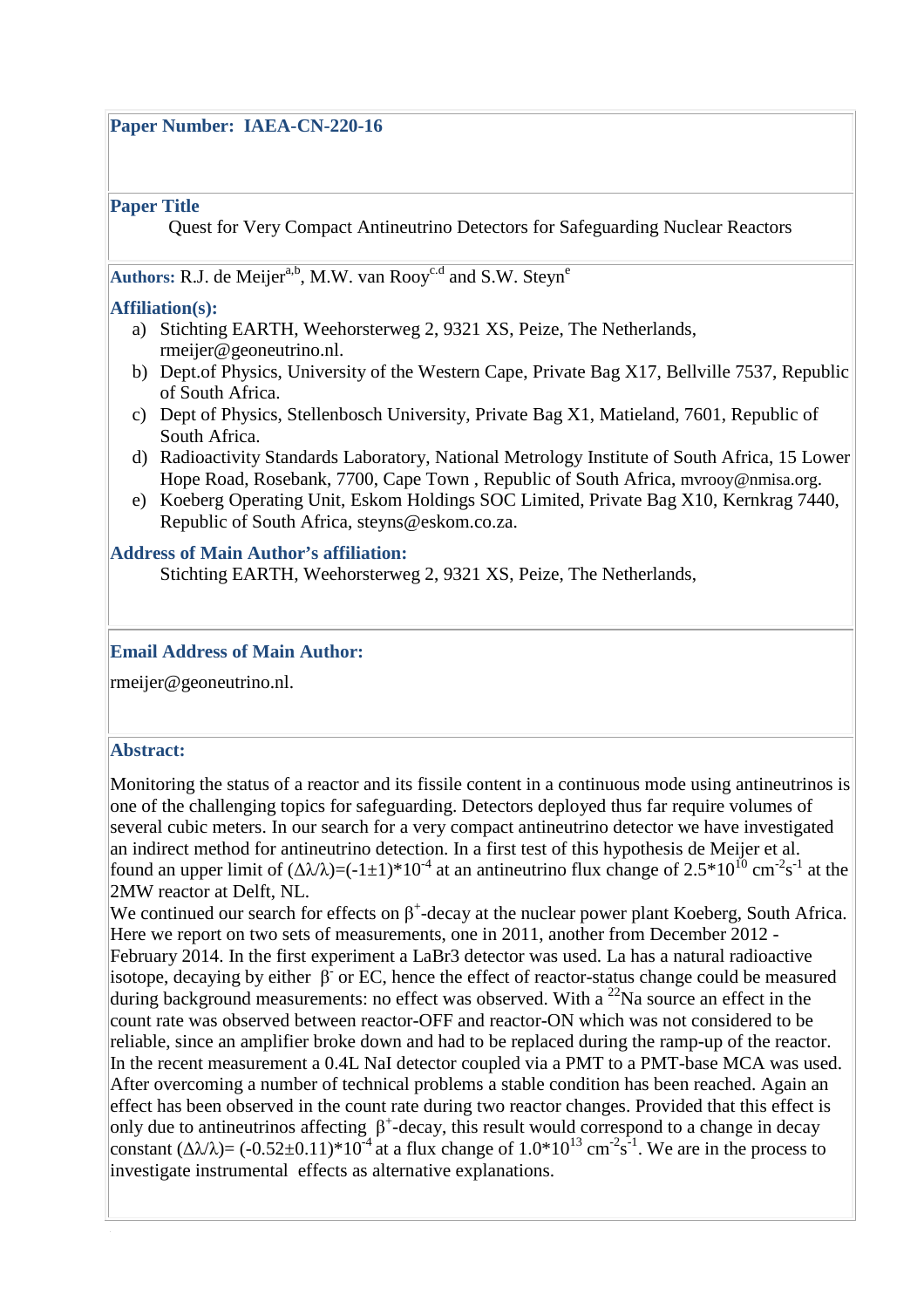# **Full paper:**

# **1. Introduction**

In nuclear reactors  $\beta$  emitting radionuclides are being produced, which in their decay emit antineutrinos. The intensity and energy spectrum of the antineutrinos depends on the rate of fuel consumption and the fissile composition. Since antineutrinos are hard to shield or to deflect, they will be present at the outside of the reactor containment. Measurements at the outside of the containment therefore present potentially a mean to continuously determine the status of the reactor and changes in the composition of the fuel. Hence antineutrino monitoring is of interest for safeguarding, and may be become a tool for instantaneous information of the "burn-up" process.

Thus far the preferred detection method for reactor antineutrinos is the so-called inverse β-decay in which an antineutrino is captured by a free proton and yields a positron and a neutron. The common way of detecting the positron and neutron is by the energy signal due to the energy loss of the annihilation radiation produced in scintillation materials by the positron and gamma-rays following the capture of the neutron. The energy spectrum of the antineutrinos peaks at ~0.5 MeV [1] and drops rapidly to about 8 MeV.

A drawbacks of this mode of detection is the threshold energy for this reaction of 1.8 MeV, which eliminates the majority of the antineutrinos to be detected. The low cross section for the inverse βdecay reaction and the large mean free path of the gamma-rays requires large volumes of scintillator material surrounded by extensive and heavy shielding. This has led to detectors at Rovno (former USSR), SONGS (California, USA) and NUCIFER (France) with volumes of more than  $10 \text{ m}^3$ , weighing ten tonnes or more. Moreover this mode of detection has no direction



*FIG.1. Status of the programme of Stichting EARTH at October 2014.* 

sensitivity, because the neutron is captured after it has thermalized and the gamma-rays are emitted isotropically.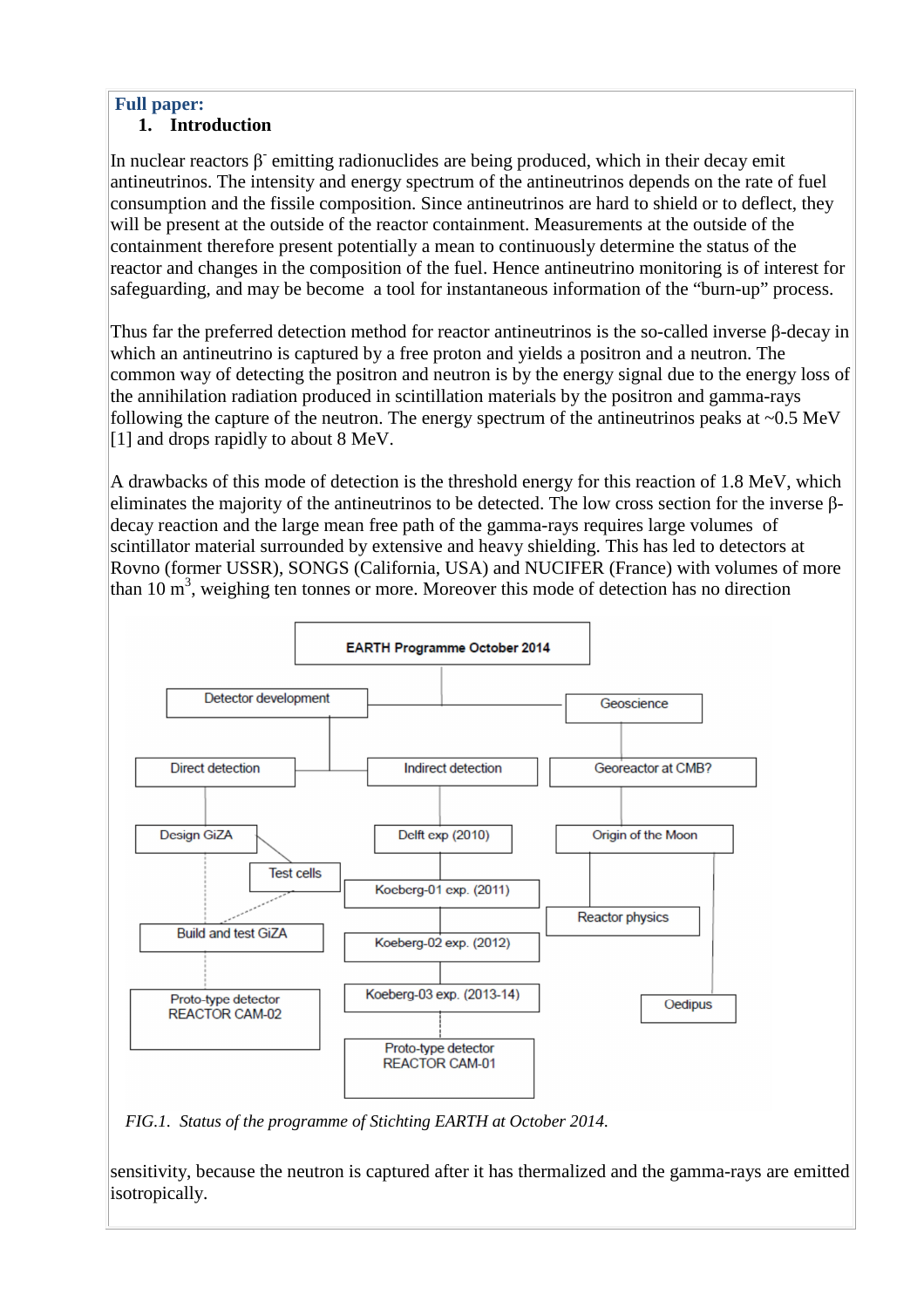In 2005 a foundation was established in the Netherlands: Stichting Earth AntineutRino TomograpHy (EARTH) to 3D-map the radiogenic heat sources in the Earth's interior by antineutrino tomography. From the onset it was realised that with existing technology this goal was out of reach and that newly-developed technologies had to be tested at the main source of antineutrinos namely nuclear power reactors. An overview of its program and its progress is depicted in Figure 1. The two main lines of research and development are Geoscience and Detector Development. The Geoscience part has addressed the feasibility of georeactors in the Earth's interior [2] and related to it proposed a hypothesis on the formation of the Moon [3].

The Detector Development part started with the development of a direction sensitive detector based on the inverse β-decay process, but with B-doped scintillator liquids. The nucleus  $^{10}B$  has a low-energy resonance for capturing neutrons, thereby producing α-particles which only travel a few microns in the liquid. The positrons are detected by their slowdown, which is on the order of a few mm. This work led to the design of the detector GiZA. The further development was temporarily halted because of practical reasons. Testing such detectors at a nuclear power plant was not feasible due to the flammability and toxicity of the scintillation liquids. In a collaboration between INCAS<sup>3</sup>, Assen NL) and the Stratingh Institute of Rijksuniverisiteit Groningen, NL, new scintillation materials such as B-loaded plastics and gels are being developed [4].

To further reduce the size of detectors an increase in cross section is imperative. Triggered by the work of Jenkins and Fischbach [5] we started to investigate the possibilities offered by indirect detection of antineutrinos with the original idea to rule out this mode of detection. The premise of this method is that antineutrinos may interact with a bound proton in a  $\beta^+$  and electron capture (EC)-decaying radionucleus, which emits γ-radiation. The reaction with a bound proton has a positive Q-value and hence the method is sensitive to the entire antineutrino spectrum emitted by the reactor. This and the larger phase space enhance the sensitivity of detection by several orders of magnitude. In this reaction the antineutrinos would only affect the  $\beta^+$ -branch but not the ECbranch. This would lead to a change in decay constant, λ, and adjusted branching ratios. A first investigation of this method was carried out at the 2MW research reactor at Delft, NL. The measurements lead to an inconclusive result of  $(\Delta \lambda/\lambda) = (-1 \pm 1)^* 10^{-4}$  at a flux change of 2.5\*10<sup>10</sup> cm<sup>-</sup>  $2s^{-1}$  [6].

In this paper we summarize the methodology and present data that indicate a possible effect. At this stage this effect is either due to a hidden instrumental effect or a physics process. In both cases the effect needs further measurements to identify the nature of the effect and to optimise the size of the effect and investigate whether this method leads indeed to a very Compact Antineutrino Monitor Reactor-CAM-01 as indicated in Figure 1.

# **2. Methodology**

A set of <sup>22</sup>Na  $\beta^+$ -decay measurements were carried out at Koeberg Nuclear Power Station, ~30km northwest of Cape Town, South Africa in the period between 11 December 2013 and 9 May 2014. A scheduled power outage of the reactors was used to correlate count rate changes with changes of the antineutrino flux. For the details of the analytical methods applied and the assessment of systematic uncertainties we refer to a forthcoming paper [7]. In the present paper we describe the applied techniques, and present some of the results.

At the start of the measurements a  $\sim$ 1.3 kBq <sup>22</sup>Na source was placed inside the 51mm deep well of a 10.4 cm diameter, 10.4 cm long cylindrical NaI crystal. The detector was placed inside a 7.5 cm thick lead shielding with a copper intern lining. The detector is optically coupled via a quartz light guide to a 76 mm diameter low-K, Electron Tube 9305KB PMT which is surrounded by a solid mu metal shield and equipped with a 14 pins connector. This detector set-up was manufactured by SCIONIX–Holland: model 102 BP102 / 3M-X. It plugged into an ITECH Venus base. The Venus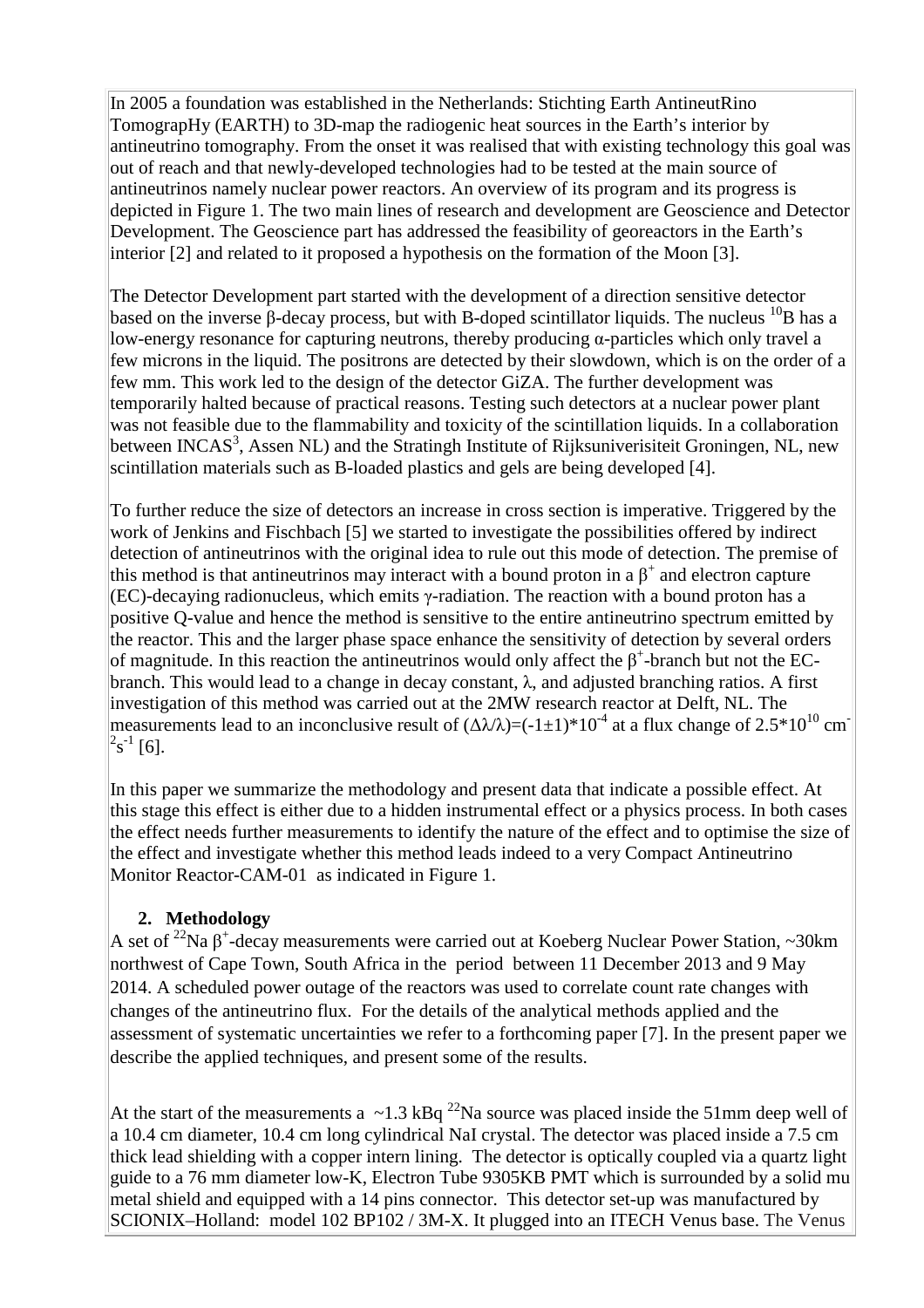is a universal digital multichannel analyser integrated into a photomultiplier base. It incorporates all the necessary electronics and was connected to a LENOVO laptop via the USB port. The on-



*FIG.3. Gamma-ray spectra with the NaI well detector and the <sup>22</sup>Na source inside the well (top) and outside the detector (bottom).* 

line spectrum stabilisation and spectra

storage was controlled by the INTERWINNER software provided with the Venus base.

Figure 2 schematically shows the decay of  $^{22}$ Na. The dominant decay proceeds through the first excited state of <sup>22</sup>Ne, leading to a 1275 keV  $\gamma$ -ray for EC and in addition, within the resolution of the detector, two annihilation quanta for the  $\beta^+$ -decay branch. The effect of coincidence summing is illustrated in Figure 3 where spectra with a  $^{22}$ Na source inside and outside the well counter are presented. Please note that also the continuum part of the spectrum has changed shape and that continuum subtraction for net peak contents is not straightforward. From the figure it is clear that in the well counter events with  $E_y > 1275 \text{ keV}$  are due to coincidence summing only. In this way the two decay branches are being observed more or less separately.

Gamma-ray spectra were collected for periods of two hours and stored in the memory of the laptop for further off-line analysis. In this analysis background was subtracted and the spectra were corrected for nuclear decay and some instrumental effects. A number of quality checks were made on a number of Regions Of Interest (ROI) to investigate the reliability of various analytical procedures. Three ROI's were considered to be of sufficient quality to be further analysed. This means that systematic uncertainties for these ROIs were small compared to the statistical ones. These ROI's are:

- Gate Total:  $169 \le E_y \le 2451$  keV, compassing almost the entire spectrum;
- Gate 1275: 1152<  $E_y$  <1351 keV, containing the  $E_y$ =1275 keV peak;
- Gate I: 1353<E<sub> $\gamma$ </sub><1921 keV, a broad gate over the summing part of the spectrum due to  $\beta^+$ decay only.

## **3. Results**

After correcting for decay and some instrumental effects the analysis of the data was carried out for a total of two ON-OFF-ON transitions of reactor unit#1: one in February-May 2013 and a second one in the period October 2013-February 2014. This resulted in the two data sets for the three ROIs. For each sub-period (ON or OFF) the weighted average of the count rate and its statistical uncertainty in each gate were determined. The results are listed in Table 1. The data in Table 1 show that the two ON-OFF-ON periods each lasted about 100 days, so the counts rates per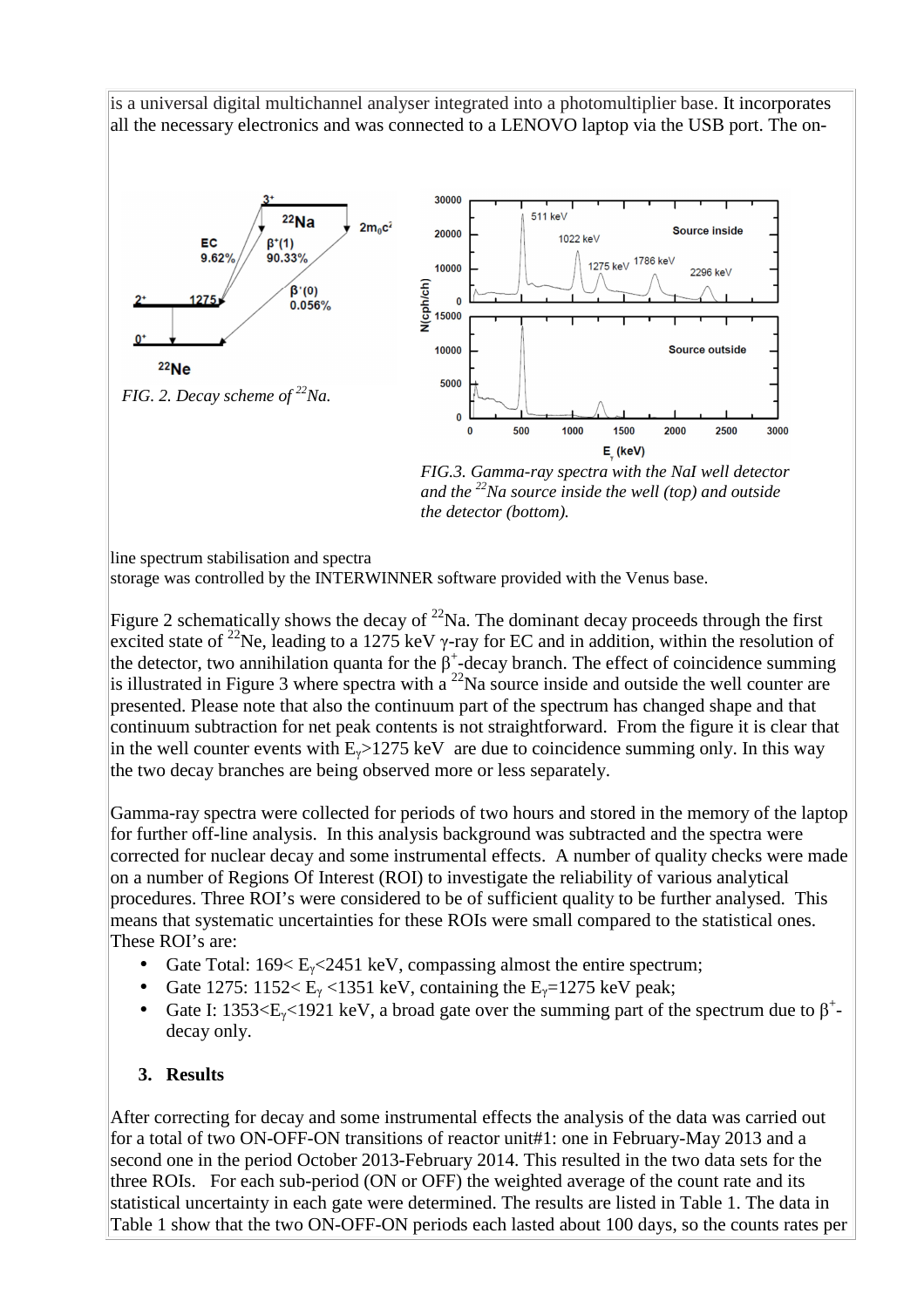sub-period are averaged over about 300 to 400 two-hour spectra. The table lists the relative change in count rate. One notices that for the ROIs Gate Total and Gate I the ∆A/A values are negative whereas for Gate 1275, the value is positive. Moreover this pattern is present in the both periods and therefore reproducible. As one notices the combined effect (in bold) for both Gate Total and Gate I is statistically significant by almost  $5\sigma$ .

Thus far only statistical uncertainties have been included but with the high precision data systematic error and uncertainties may play a more significant role. In our forthcoming paper [7] the contributions due to analytical procedures, pile-up and baseline restoring, background and antineutrino flux have been assessed. For the potentially most significant contribution to systematic uncertainties the analytical procedures were assessed by calculating count rate ratios of Gate 1275/Gate I in three ways:

- 1. As a direct ratio for every data point without corrections for the decay of the source and instrumental effects. ( No-DIC).
- 2. The direct ratio for every data point after correction for decay and instrumental effects (DIC)
- 3. The ratio of the weighted averages for each of the reactor-ON/OFF periods. This method is indicated as RWA.

Table 1. Value of the average difference between ON and OFF count rates. The uncertainties represent 1σ values.

| <b>DOY</b><br>2013 | <b>Status</b> | ΔА<br>$*10^4$<br>$(A_{OFF})$ | ΔА<br>$*104$<br>$A_{OFF}$ | ΔА<br>$* 10^4$<br>$A_{OFF}$ ] |
|--------------------|---------------|------------------------------|---------------------------|-------------------------------|
|                    |               | Total                        | 1275                      | Gate I                        |
| 53-80              | ON            |                              |                           |                               |
| 87-112             | <b>OFF</b>    | $-0.66 \pm 0.16$             | $1.4 \pm 0.5$             | $-2.3 \pm 0.3$                |
| 122-140            | ON            |                              |                           |                               |
|                    |               | $-0.52 \pm 0.11$             | $0.9 \pm 0.5$             | $-1.9 \pm 0.4$                |
| 282-315            | ON            |                              |                           |                               |
| 323-362            | <b>OFF</b>    | $-0.39+0.16$                 | $0.4 \pm 0.5$             | $-1.6 \pm 0.3$                |
| 368-389            | ON            |                              |                           |                               |

Table 2. Values of the count rate ratio R for three analytical procedures for two periods with a reactor-ON-OFF-ON sequence.

| <b>Status</b> | $\mathbf{R}_1$<br>No-DIC | $R_2$<br><b>DIC</b> | $R_3$<br><b>RWA</b> | $\Delta R_1*10^4$ |               | $\Delta$ R <sub>3</sub> *10 <sup>4</sup> |
|---------------|--------------------------|---------------------|---------------------|-------------------|---------------|------------------------------------------|
| ON            | 0.51503(3)               | 0.51220(3)          | 0.51239(4)          | $1.6 \pm 0.5$     | $1.7 \pm 0.4$ | $1.5 \pm 0.5$                            |
| <b>OFF</b>    | 0.51487(3)               | 0.51204(3)          | 0.51224(3)          | $1.8 + 0.3$       | $1.9 \pm 0.3$ | $1.9 \pm 0.3$                            |
| ON            | 0.51507(4)               | 0.51225(4)          | 0.51246(4)          | $2.0 \pm 0.5$     | $2.1 \pm 0.5$ | $2.2 \pm 0.5$                            |
|               |                          |                     |                     |                   |               |                                          |
| ON            | 0.51016(3)               | 0.51200(3)          | 0.51213(3)          | $1.0 \pm 0.4$     | $1.2 \pm 0.4$ | $1.1 \pm 0.4$                            |
| <b>OFF</b>    | 0.51006(3)               | 0.51188(3)          | 0.51202(3)          | $0.9 + 0.4$       | $1.0 + 0.4$   | $1.0 + 0.3$                              |
| <b>ON</b>     | 0.51014(3)               | 0.51197(3)          | 0.51211(3)          | $0.8 + 0.4$       | $0.9 + 0.4$   | $1.0 + 0.4$                              |
|               |                          |                     |                     |                   |               | $\Delta R_2^* 10^4$                      |

The first method contains the least assumptions and is based on the fact that common factors in numerator and denominator cancel in a ratio. These common factors include source strength and live time . In the second method the assumption is made that the instrumental effect could be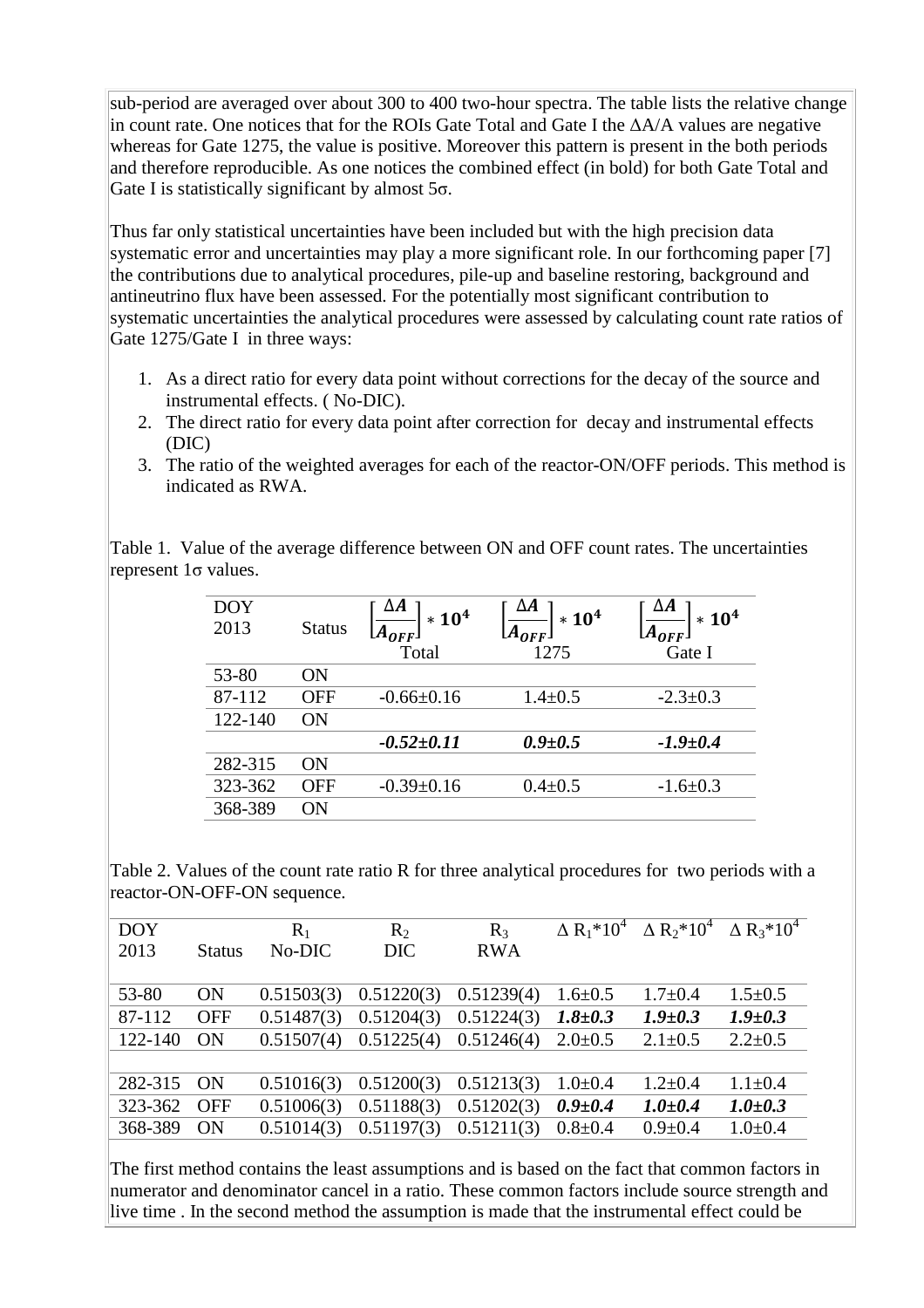corrected for. The corrections for decay (source strength) and live time are the same for the corresponding data points and will drop out in the ratio. In the third method the instrumental effects and decay correction and variations in live time end up in the weighted average, possibly after a linear fit to the data set of the three reactor-status periods and subsequently pivoted. This method contains the largest systematic uncertainty. The three methods are therefore listed in order of an increasing number of assumptions for details see ref.[7].

Table 2 presents a comparison of the results of the three methods during two periods in which the reactor status switched from ON-OFF-ON. For each of the periods there is no significant difference in the change in count rate ratio, ∆R, between the three analytical methods despite small differences between the corresponding R-values. The ∆R values for the two periods differ by a factor of two. Two possible explanations are: effects caused by the insufficient pile-up and/or baseline restoration were only partly compensated for by the linear spectrum stabilisation, and/or there was a change over time in the reactor-fuel composition.

From Table 2 we conclude that the contribution from the analytical procedures to the total uncertainty is not significant compared to the statistical uncertainties.

# **4. Acknowledgements**

We are very thankful the Koeberg Nuclear Power Station for providing us access to the facility. Especially we thank Mrs. E. Welman for her help in downloading and transmitting data from the set-up to us. We would like to thank Chr. Vermeulen, iThemba LABS, for manufacturing the  $^{22}$ Na source.

The support in setting up the measurements, collecting data and discussing the results by F.D. Smit is highly appreciated.

We are indebted to the Dutch IAEA Member State Support Programme for providing us with the NaI well counter and the associated electronics and software.

One of us (RdM) is grateful to the Dutch IAEA Member State Support Programme for contributing to the travel expenses and to the hospitality at iThemba LABS.

## **Conclusions:**

The goal of this investigation was to find out if changes in reactor status would lead to changes in count rate of gamma-rays emitted by a  $^{22}$ Na source and if these changes could be attributed to changes in antineutrino flux and hence if the effect could be the basis for a very compact antineutrino monitor for safeguarding purposes.

This work shows that there is a statistically significant (almost  $5\sigma$ ) effect in the relative count rate between reactor-ON and -OFF. Moreover the effect has been observed in two consecutive ON-OFF-ON periods. The effect shows for reactor-ON a drop in count rate of about  $10^{-4}$  for a ROI on the almost entire  $\gamma$ -ray spectrum and for a ROI containing counts only due to  $\beta^*$ -decay. For a ROI in which both electron capture and  $\beta^+$ -decay contribute, there is an increase in count rate.

Various possible contributions to systematic errors and uncertainties were assessed and it was concluded that these contributions to the uncertainty in the results was small compared to the